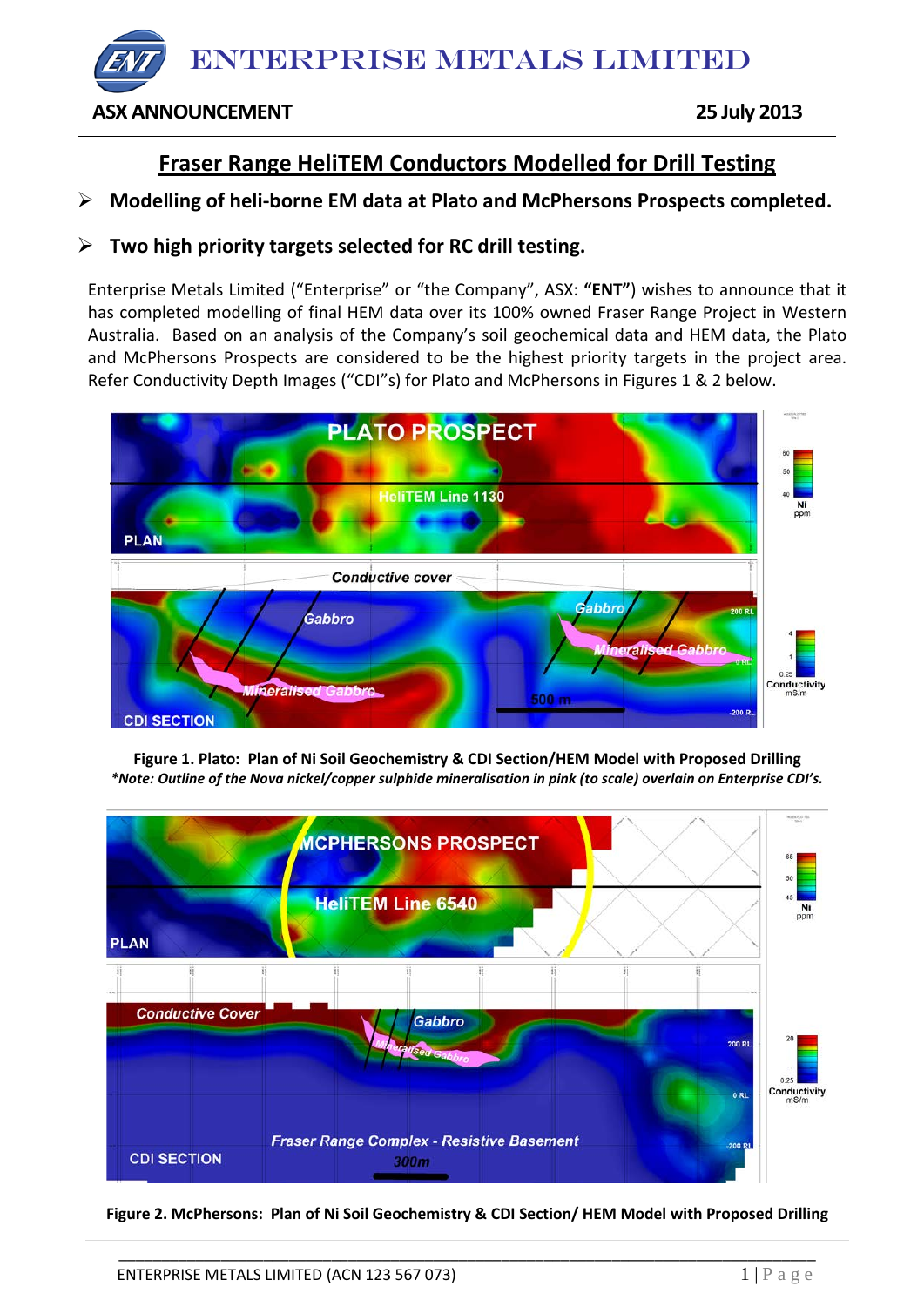

### **EXPECTED MODEL OF HEM DATA OVER SIRIUS' NOVA DEPOSIT**

Based on the Company's review of Sirius Resources NL's published EM data over the Nova Ni/Cu deposit, it is concluded that an HEM response from Nova would most likely be weak to moderate. (ie. a *"low order"* target).

It is also expected that the response over Nova would be masked by the overlying conductive cover and gabbro. The depth and thickness of the Nova Ni/Cu massive sulphide mineralisation will therefore **not** generate a strong airborne EM response. Empirically the *Conductivity Depth Image* ("CDI") over Nova will most likely show conductive cover overlying a resistive unit (the gabbro) which is in turn underlain by a weak-moderate conductive unit (the Ni/Cu sulphides). Refer Figure 3.



**Figure 3. Schematic of the "***Predicted HEM CDI***" of the Nova Deposit based on Data Published by Sirius Resources NL, (See Figure 4 below).**



**Figure 4. Nova Deposit Cross Section - Published by Sirius Resources NL 20/3/2013** *Note: Outline of the Nova nickel/copper sulphide mineralisation in pink*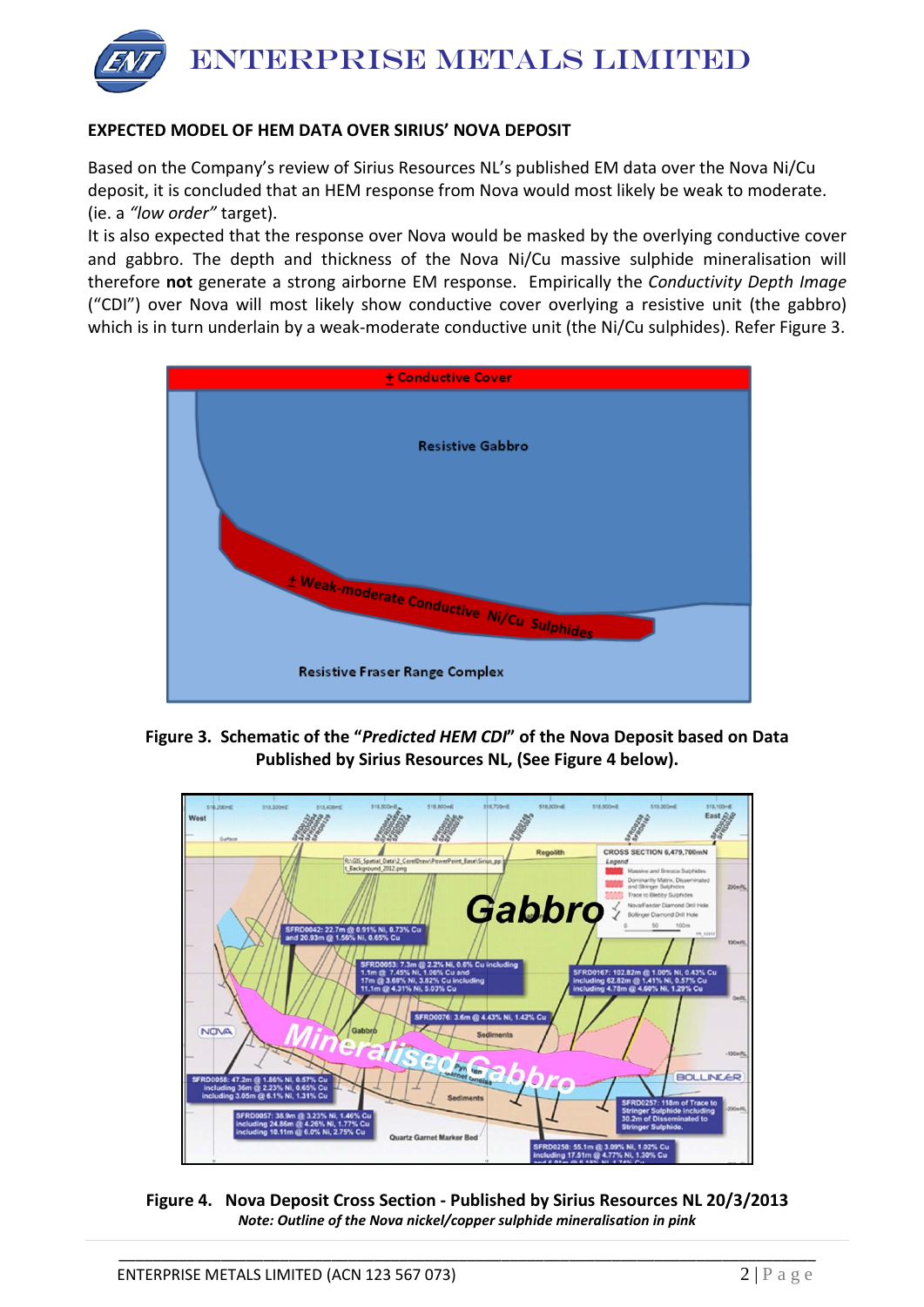

#### **NEXT STEPS**

Following the identification of these drill targets, the Company will initiate Native Title heritage surveys and prepare and submit Programs of Work (POW's) to the Department of Mines and Petroleum.

9M Ryon

**Dermot Ryan Managing Director**

*Contact: Telephone: 08 9436 9200 Facsimile: 08 9436 9220 Email: admin@enterprisemetals.com.au*

#### *Competent Persons Statements*

*The information in this report that relates to Exploration Results and Mineral Resources is based on information compiled by Mr Dermot Ryan, who is employed as the Managing Director of the Company through geological consultancy Xserv Pty Ltd. Mr Ryan is a Fellow of the Australasian Institute of Mining & Metallurgy, a Fellow of the Australian Institute of Geoscientists and has sufficient experience of relevance to the styles of mineralisation and the types of deposits under consideration, and to the activities undertaken, to qualify as a Competent Person as defined in the 2004 Edition of the Joint Ore Reserves Committee (JORC) Australasian Code for Reporting of Exploration Results, Mineral Resources and Ore Reserves. Mr Ryan consents to the inclusion in this report of the matters based on information in the form and context in which it appears.*

*Exploration results are based on standard industry practice, with appropriate quality assurance and quality control (QAQC) measures. Sample preparation and base metal analyses of soil samples for a variety of elements were completed by Minanalytical Laboratory Services Australia, aqua digest and inductively coupled plasma mass spectrometry (AR10MS) and inductively coupled optical emission spectrometry (AR10OES) for the following elements: Au, Ag, As, Bi, Cd, Co, Pb, Sb, Tl, Cu, Mn, Ni, Zn.*

*Sample pulps were then reanalysed with 4 acid digest by Minanalytical Laboratory Services Australia for the following elements: Ag, As, Bi, Cd, Co, Pb, Sb, Sc, Sn, Tl, Cu, Mn, Ni, Zn. Four acid digestion is a mixture of hydrofluoric, nitric, perchloric and hydrochloric acids. This digest is suitable for dissolving silica based samples and approaches total dissolution for most minerals.*

*The information in this report that relates to Geophysical Exploration Results is based on information compiled by Mr Bill Robertson, who is the Principal of geophysical consultancy Value Adding Resources Pty Ltd. Mr Robertson is a Member of the Australian Institute of Geoscientists and has sufficient experience of relevance to the styles of mineralisation and the types of deposits under consideration, and to the activities undertaken, to qualify as a Competent Person as defined in the 2004 Edition of the Joint Ore Reserves Committee (JORC) Australasian Code for Reporting of Exploration Results, Mineral Resources and Ore Reserves. Mr Robertson consents to the inclusion in this report of the matters based on information in the form and context in which it appears.*

#### **\*DISCLAIMER**

*Superimposed depictions of the cross-sections of the Nova mineralisation on the CDI profiles are illustrative only and are intended to communicate the respective scale only of the Plato/McPhersons anomalies versus Nova mineralisation: They are not intended to represent the predicted geometry of any sulphide mineralisation likely to be intersected. The resolution of the HEM data is insufficient to allow such detailed geometry to be resolved.*